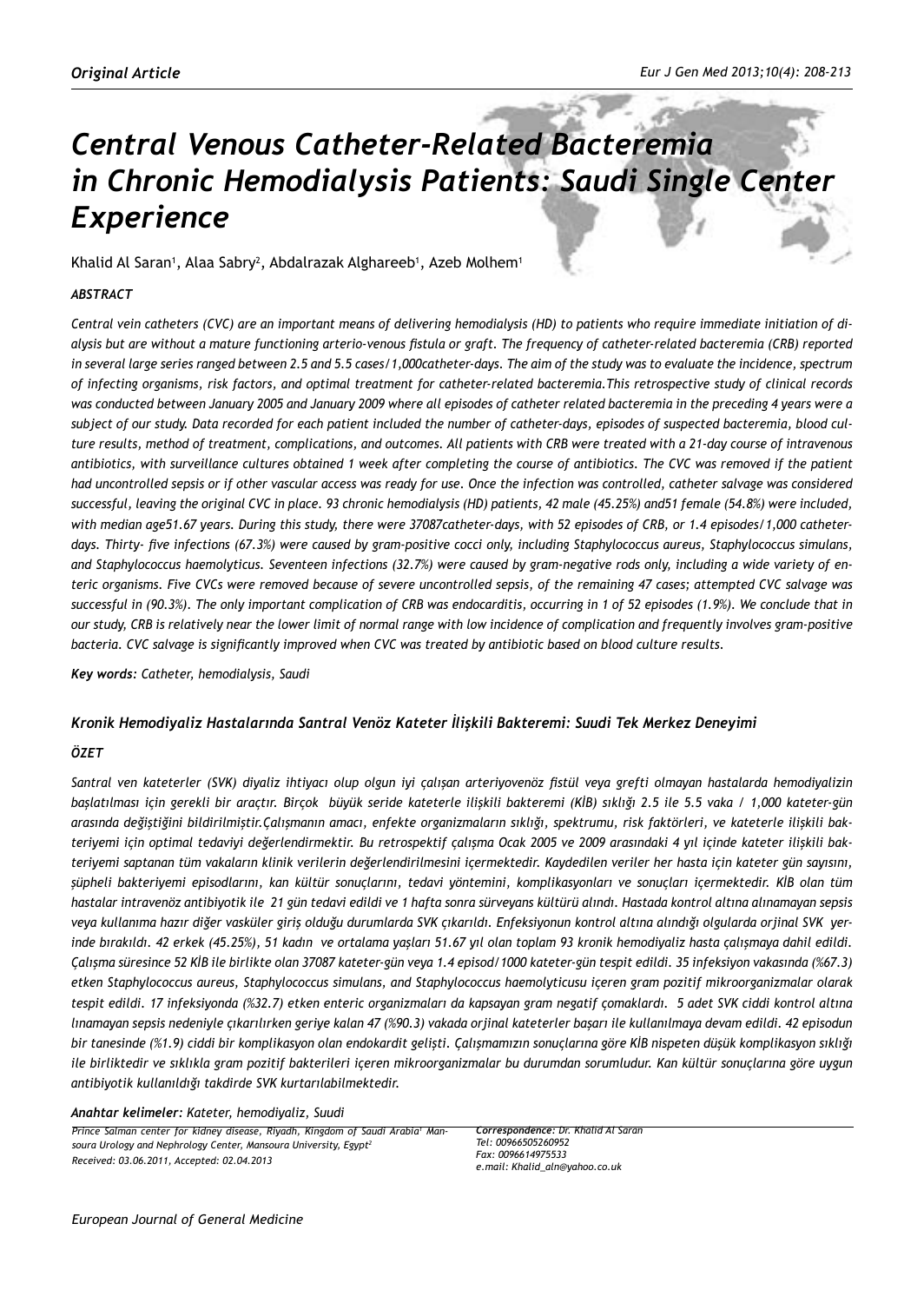# **INTRODUCTION**

Central venous catheters (CVC) are an important means of delivering hemodialysis (HD) to patients who require immediate initiation of dialysis but are without a mature functioning arterio-venous fistula or graft. Types of central venous catheters used for chronic HD include tunneled cuffed catheters; and nontunneled catheters. The risk of developing bacteremia varies with site of CVC insertion; type of device and duration of CVC use. The incidence of CRB associated with catheters was highest for femoral catheters, followed by internal jugular catheters then subclavian catheters (1). The aim of the study was to evaluate the incidence, spectrum of infecting organisms, and optimal treatment for catheter-related bacteremia

# **MATERIAL AND METHODS**

# *Patients, setting, and data collection*

A retrospective study of clinical records was conducted for cases between January 2005 and January 2009 where all episodes of catheter related bacteremia in the preceding 4 years were a subject of our study. The study included 93 chronic hemodialysis (HD) patients from Prince Salman Center for Kidney Diseases (PSCKD), they were 42 male patients (45.2%) and 51female patients (54.8%), Data recorded for each patient included the number of catheter-days, episodes of suspected bacteremia, blood culture results, method of treatment, complications, and outcomes. All patients with CRB were treated with a 21-day course of intravenous antibiotics, with surveillance cultures obtained 1 week after completing the course of antibiotics.

# *Diagnosis of CRB*

The diagnosis of Catheter-related bacteremia was established when a hemodialysis patient with a dialysis catheter has: 1- Clinical symptoms: fever or chills, unexplained hypotension, malaise, nausea, changes in mental status, hypothermia, lethargy, hypoglycemia, or diabetic ketoacidosis. 2- No other source of infection. 3- Definitive diagnosis of catheter-related bacteremia was made when blood cultures obtained from both the catheter lumen and a peripheral vein grow the same organism (2), and also, there was no difference regarding the infecting organism between blood cultures drawn from the catheter or a peripheral vein if the cultures are drawn during the dialysis.

# *Treatment*

Our protocol for treatment of CRB once it is diagnosed consisted of initial empiric antibiotic regimen included both vancomycin (20 mg /kg /weekly) and broad-spectrum gram-negative bacterial coverage (third-generation cephalosporin) Ceftazidime (1g post every session). The systemic antibiotic regimen was modified after the blood culture report was obtained. Protocol success, was defined as catheter salvage plus resolution of symptoms within 48 h of initiation of therapy and negative cultures 1 week after completion of the regimen. The PC was removed if the patient had uncontrolled sepsis, haemodynamically unstable, or if other vascular access was ready for use.

# **RESULTS**

# *Patients demography*

During the 4-year study period, 93 eligible patients were dialyzed using double-lumen, tunneled, and cuffed catheters. Average patient age was 51.67 years. Causes of ESRD included: diabetes mellitus (48.3%), hypertension (26.8%), glomerulonephritis (2.2%), unknown (13.9%), systemic lupus erythematous (2.2%), Alport syndrome (2.2%), autosomal dominant polycystic kidney disease (1.1%), obstruction (1.1%), and other (2.2%), table (1). Most PCs were used as a bridge to arteriovenous fistula in patients with newly diagnosed as ESRD or in established patients with access failure. The catheters were inserted by the vascular surgeons.

# *Incidence of CRB*

Fifty-two episodes of CRB occurred in 93 patients during the study period. Twenty-seven patients had one episode of CRB, and 25 patients had two or more episodes (figure 1). There were 37087 catheter-days, and the incidence of CRB was 1.4 episodes/1,000 catheter-days.

# *Microbiology*

A single species of gram-positive coccus was responsible for 35of 52 episodes (67.3%) of CRB. A single species of gram-negative rod was isolated in 17 of 52 episodes (32.7%). No infections were associated with more than one organism (figure 2). The organisms isolated from all episodes of CRB are shown in Table 3.

# *Treatment and outcome*

Immediate PC removal because of severe and uncon-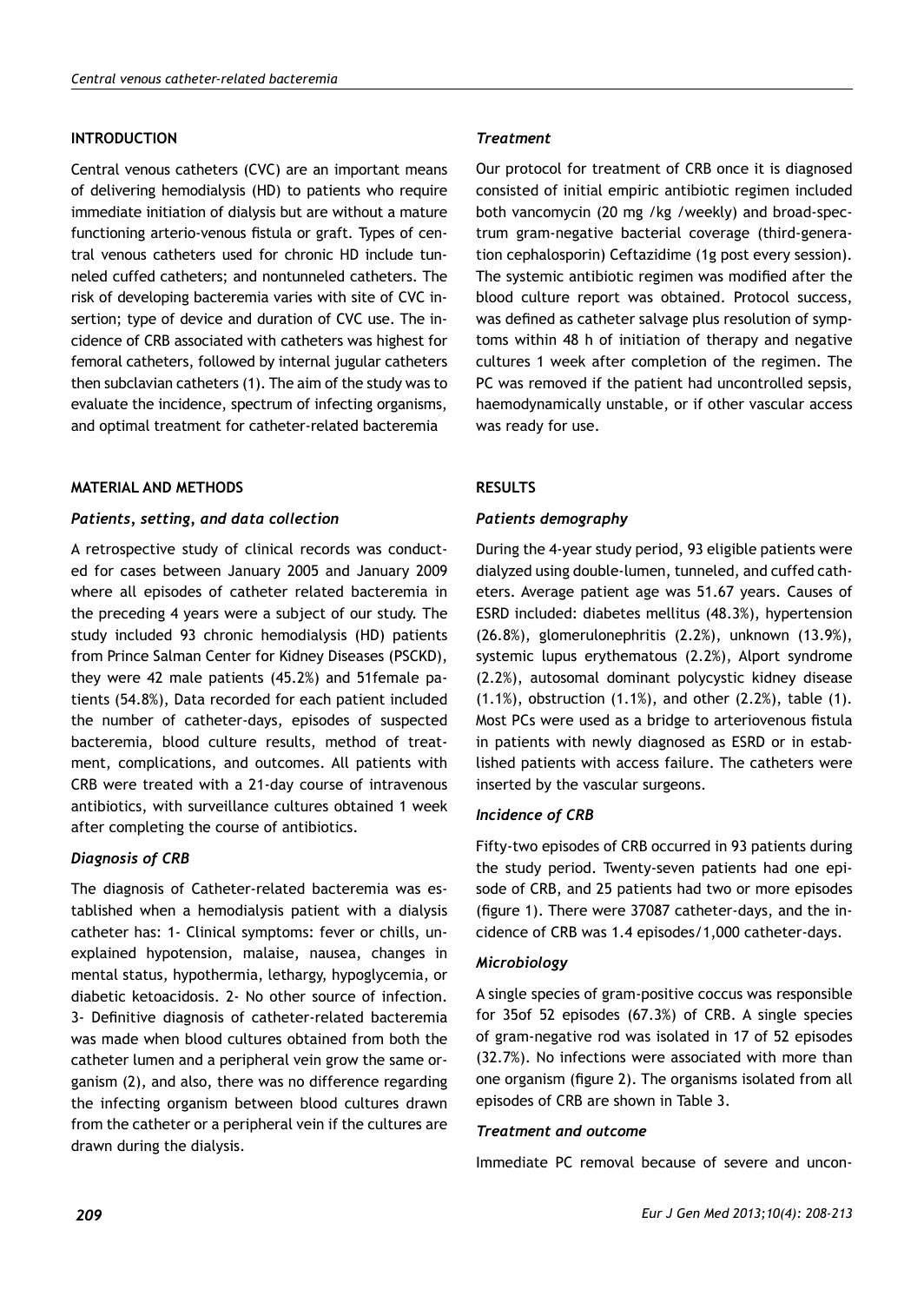



*Figure 1. Infection's frequency Figure 2. Types of Infecting Organisms (*Abbreviations: G+ve, gram-positive cocci; G-ve, gram-negative rods).

trolled sepsis was required in five cases (8%) of 52 cases of CRB. The remaining 47 patients had PC salvage attempted. They were treated with empirical antibiotic alone which was modified later according to blood culture results.

# **DISCUSSION**

This study confirms that bacteremia is not a frequent occurrence in our chronic HD patients with long-term, tunneled, cuffed, venous catheter access. The incidence of CRB in our center was 1.4 episodes/1,000 catheterdays which is less than the rate of 3.9 episodes/1,000 catheter-days reported by Marr et al,(3) but all these rates are considerably greater than those reported in most previous studies of long-term, tunneled, cuffed catheters. Moss et al (4) reported 0.70 episodes/1,000 catheter-days in patients with median catheter duration of use of 18.5 weeks. Dryden et al (5) reported 0.5 episodes of septicemia/1,000 catheter-days. They attributed this low rate in part to the strict aseptic technique practiced by nursing staff. The factors which are responsible for our relatively accepted rate of CRB are adequate skin disinfection and good placement technique, also, It is possible that our strict criteria for CRB diagnoses resulted in less diagnoses of CRB and contrib-

#### *Table 1. Demography of the 93 patients included in the study*

| Parameter                       | Patient's number |                  | Percentage |            |
|---------------------------------|------------------|------------------|------------|------------|
| Gender                          | Male (42)        | Female (51)      | M 45.2%    | F 54.8%    |
| Age (years)                     |                  | $51.67 \pm 18.5$ |            |            |
| Disease duration (years)        | $12.2 \pm 7.84$  |                  |            |            |
| Hemodialysis duration (years)   |                  | $2.23 \pm 1.66$  |            |            |
| $HCV+$                          | 10               |                  |            | 10.8%      |
| $HBV+$                          |                  |                  | 2.2%       |            |
| Original kidney disease         |                  |                  |            |            |
| DM                              | 45               |                  |            | (48.3%)    |
| HTN                             | 25               |                  |            | $(26.8\%)$ |
| <b>Unknown</b>                  | 13               |                  |            | $(13.9\%)$ |
| Alport syndrom                  |                  |                  |            | $(2.2\%)$  |
| SLE.                            |                  |                  |            | (2.2%)     |
| IgA nephropathy                 |                  |                  |            | $(1.1\%)$  |
| <b>PCKD</b>                     |                  |                  |            | $(1.1\%)$  |
| Scleroderma                     |                  |                  |            | $(1.1\%)$  |
| Obstructive uropathy            |                  |                  |            | $(1.1\%)$  |
| Reflux uropathy                 |                  |                  |            | $(1.1\%)$  |
| Mesangial post streptococcal GN |                  |                  |            | $(1.1\%)$  |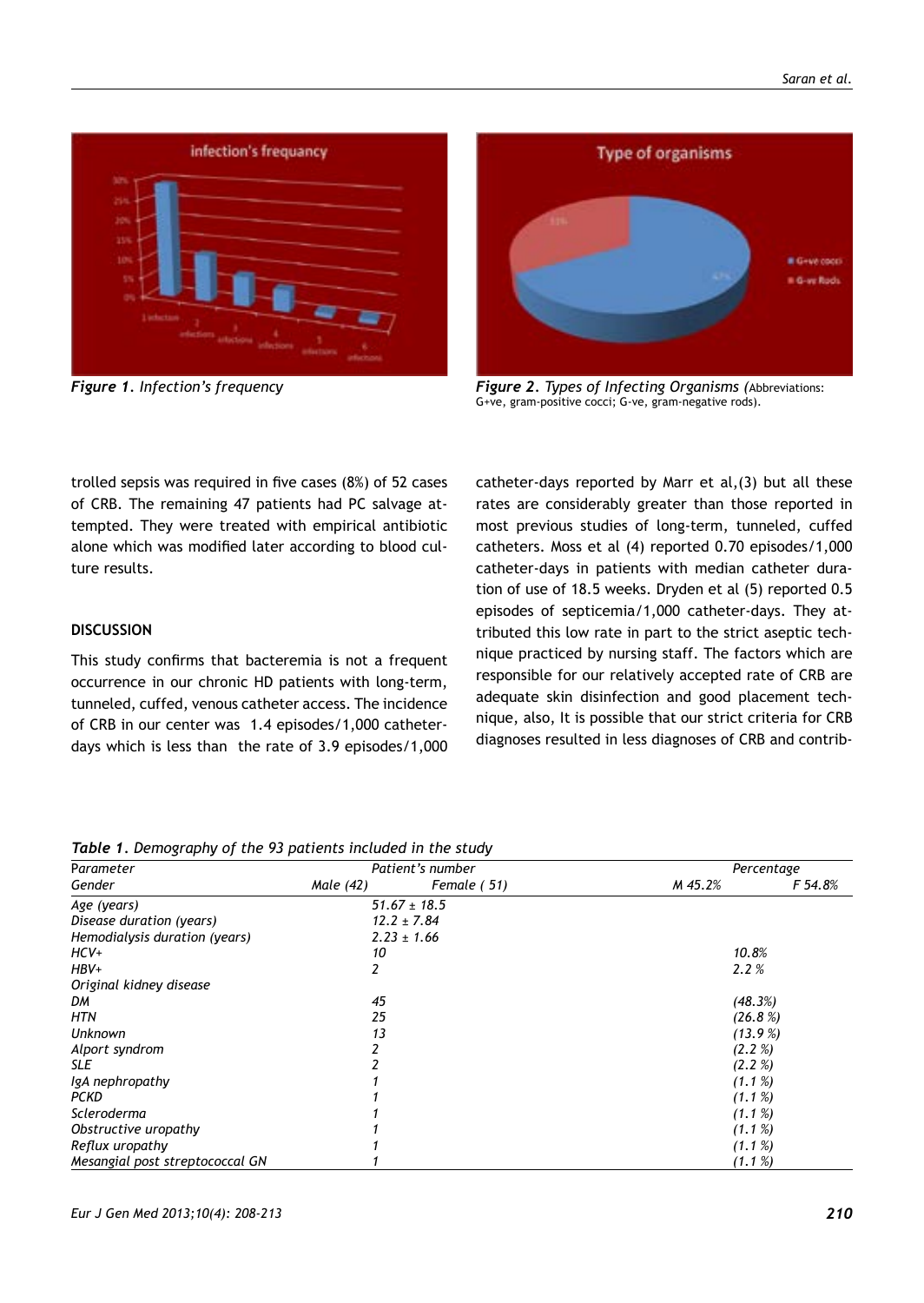| Cluded III Life Study   |                 |  |  |  |
|-------------------------|-----------------|--|--|--|
| Parameter               | Mean $\pm$ SD   |  |  |  |
| Kt/V                    | $1.36 + 0.2$    |  |  |  |
| Hemoglubin g/dL         | $11.1 \pm 1.33$ |  |  |  |
| White blood cell (K/uL) | $7.65 + 3.38$   |  |  |  |
| Neutrophil (K/uL)       | $4.43 + 2$      |  |  |  |
| Platelet (K/uL)         | $255 + 80$      |  |  |  |
| Total protein $(g/L)$   | $69.86 \pm 7.7$ |  |  |  |
| Albumin ( $q/L$ )       | $32.25 + 5.42$  |  |  |  |
| Ferritin (ng/ml)        | $522+422$       |  |  |  |
| Iron saturation (%)     | $29.7 + 19.85$  |  |  |  |
| PTH (Pmol/l)            | 31.7            |  |  |  |
| Calcium (mmol/L)        | $2.2 + 0.2$     |  |  |  |
| Phosphorus (mmol/L)     | $1.44 + 0.56$   |  |  |  |
| EPO dose (IU/kg/week)   | 188±109         |  |  |  |

*Table 2. Laboratory findings of the 93 patients included in the study*

uted to the less infection rate than that reported by Marr et al.(3)

The source of bacteria and route for bacterial entry to the bloodstream in CRB are not clear. Bacteremia is rarely associated with exit-site infection, and most episodes occur many weeks after PC insertion, when fibroblast growth into the catheter cuff should be well established, providing an effective barrier to bacterial migration up the catheter tunnel. It is most likely that bacteria gain entry to the bloodstream through the PC ports during catheter access despite rigorous nursing adherence to access protocol. Several interrelated factors have been proposed to participate in the pathogenesis of CRB; these Risk factors include Staphylococcus aureus nasal colonization, longer duration of catheter use,

previous bacteremia, older age, higher total intravenous iron dose, lower hemoglobin levels, diabetes mellitus and recent hospitalization. Also, Hypoalbuminemia increases the likelihood of a recurrent episode of catheter-related bacteremia among patients treated for an initial catheter-related bacteremia (6). In our study, about half of the patients were diabetic and there median age was more than fifty years which refers that older age and diabetic status was risk factors for CRB, while albumin and iron levels were within normal limits.

Diagnosis of CRB was based on blood cultures drawn directly from the PC port and peripheral circulation, and we did not depend on the positive cultures obtained from the catheter alone, It is possible that contamination of the catheter port or poor culture technique could result in false-positive culture results from the catheter, resulting in overdiagnosis of CRB, Moreover, the colony count should be 5- to 10-fold greater in the catheter blood culture than the peripheral vein culture (7). Quantitative blood cultures are not available in our microbiology laboratory; an indirect approach requires showing that blood cultures obtained from the catheter become positive at least 2 hours earlier than those obtained from a peripheral vein (2). However, for patients with a permanent (PC) catheter presenting with distinct signs and symptoms of systemic infection, the clinical suspicion for CRB must be high, and false-positive catheter-derived culture results are less likely. Although positive catheter-tip cultures are commonly used as evidence for infection of temporary venous catheters, the same evidence does not exist for PCs, in most cases, the

*Table 3. Organism isolated from 52 episodes of CRB*

| <b>Organism</b>                               | No. of Episodes | Frequency (%) |  |
|-----------------------------------------------|-----------------|---------------|--|
| staphylococcus epidermides                    | 26              | 50            |  |
| Enterobacter cloacae                          |                 | 7.69          |  |
| Pseudomonas aeroginosa                        |                 | 7.69          |  |
| Staphylococcus haemolyticus                   |                 | 5.76          |  |
| Enterococus faecalis                          |                 | 3.84          |  |
| Staphylococcus aureus                         |                 | 1.92          |  |
| Stahaylococcus auricularis                    |                 | 1.92          |  |
| Acinetobacter baumanni haemolyticus           |                 | 5.76          |  |
| Escherichia coli                              |                 | 3.84          |  |
| Cedecea davisae                               |                 | 1.92          |  |
| Staphylococcus simulans                       |                 | 3.84          |  |
| Pseudomonas stutzeri                          |                 | 1.92          |  |
| Staphylococcus sciuri                         |                 | 1.92          |  |
| Staphylococcus hominis subsp. Novobiosepticus |                 | 1.92          |  |
| Total                                         | 52              | 100%          |  |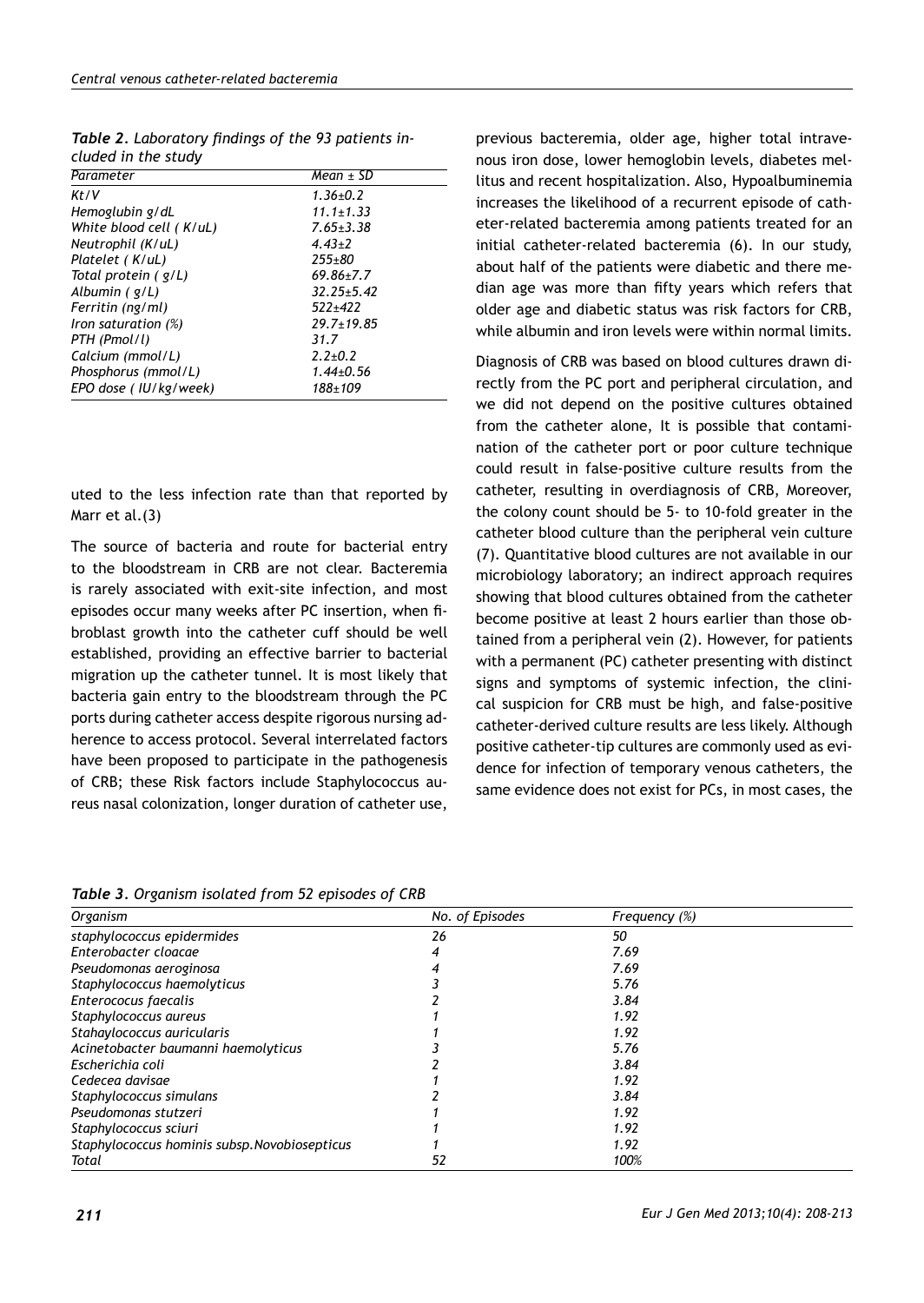patient had already received several days of antibiotic therapy, and the blood culture results were diagnostic. Furthermore, the catheter tip was usually withdrawn through a nonsterile exit site, raising the possibility of false-positive tip culture results. For these reasons, in the setting of suspected CRB, we did not depend on catheter –tip cultures results for CRB diagnoses, although it was done routinely post each catheter exchange

Interestingly, many patients with CRB presented to dialysis with few or no symptoms but then developed fever, rigors, nausea, or severe manifestations of systemic sepsis during the HD session. This suggests that bacteria or pyrogens were sequestered in or around the PC and then released into the bloodstream after blood flow was established. Many of our patients with CRB were using high-flux dialyzers, and CRB presenting in this way may be indistinguishable from a sterile pyrogen reaction related to inadequate disinfection or poor water quality. However, most of the CRB presenting after the initiation of dialysis occurred well into the treatment (30 to 90 minutes) in contrast to sterile pyrogen reactions that would typically occur earlier. During this study, there were no sterile pyrogenic reactions diagnosed in a patient without a PC and no positive test results for pyrogens in the water treatment or reuse systems. There was a wide variety of both gram-positive and gramnegative infections seen in this study; initial antibiotic coverage for our patients includes an agent effective against these organisms. Also, because of our relatively high incidence of staphylococcus, we have frequently used vancomycin (usually with ceftazidine) for initial empiric coverage of severe infections, With the increasing incidence of vancomycin-resistant staphylococcus, (8) and(9) there is considerable pressure to minimize its use. In hemodialysis patients with CRB S.aureus is an independent risk factor for both infectious complications and failure of bacteremia treatment (10) .A singlecenter, retrospective study found that, compared with patients not on dialysis, those on dialysis (379 hemodialysis and 31 peritoneal dialysis patients) were four times more likely to die from S. aureus CRB staphylococcus induced (5.3% vs. 1.3%; P<0.001). (11).

Relatively five catheters were removed early because of overwhelming sepsis. We attempted catheter salvage in many patients who presented with quite severe clinical sepsis as long as they responded well to initial therapy. Most patients were afebrile and asymptomatic within 24 to 48 hours. If the response to antibiotics was not prompt and complete, the catheter was removed. Presumably, the low success rate of curing catheterrelated bacteremia with systemic antibiotics alone is caused by persistence of the bacterial biofilm in the catheter lumen because systemic antibiotics achieve negligible antibiotic concentrations in the catheter lumen (12), In approximately 10% of patients with catheter-related bacteremia, fever persists 48 hours after the initiation of broad-spectrum antibiotics, prompting removal of the catheter (13) (14). Infection-free survival for patients with catheter-related bacteremia treated with systemic antibiotics alone was inferior to that obtained with either immediate catheter removal (3)or catheter exchange over a guidewire.(15) However, the likelihood of a metastatic infectious complication was not increased by attempting therapy with systemic antibiotics alone (3). It is possible that early detection and aggressive early antibiotic treatment are partly responsible for our high catheter salvage and low complication rates. Every episode of suspected bacteremia for which blood cultures were drawn was treated immediately with antibiotics, leaving no patient untreated pending culture results. This is especially important when CRB is treated on an outpatient basis and blood cultures turn positive on the day after HD. If appropriately treated with long-acting antibiotics after dialysis, outpatients can usually wait until after their next dialysis session to be redosed and only be brought back early if they have persistent symptoms of infection or if culture results are positive for organisms unlikely to be covered by the initial antibiotics. CRB can result in life-threatening complications, including septic shock, infective endocarditis, septic arthritis, osteomyelitis, spinal epidural abscess, septic pulmonary emboli, or even death. The range in frequency is from 8, 7 to 50% depending upon the type of vascular access and the organism involved. Metastatic complications are suspected when the patient remains febrile or has positive cultures after the catheter was removed. In our study, no metastatic infections attributable to CRB was observed, Marr et al (2) reported that 22% of the patients with CRB developed complications, including 10% with endocarditis. The reasons for our comparatively low rates are unclear, and this may be due to immediate treatment to every suspected bacteremia with effective antibiotic. The relative risk for infection-related hospitalization and infection-related death is increased 2- to 3-fold among catheter-dependent hemodialysis patients compared with those using fistulas or grafts (12). In our study, our